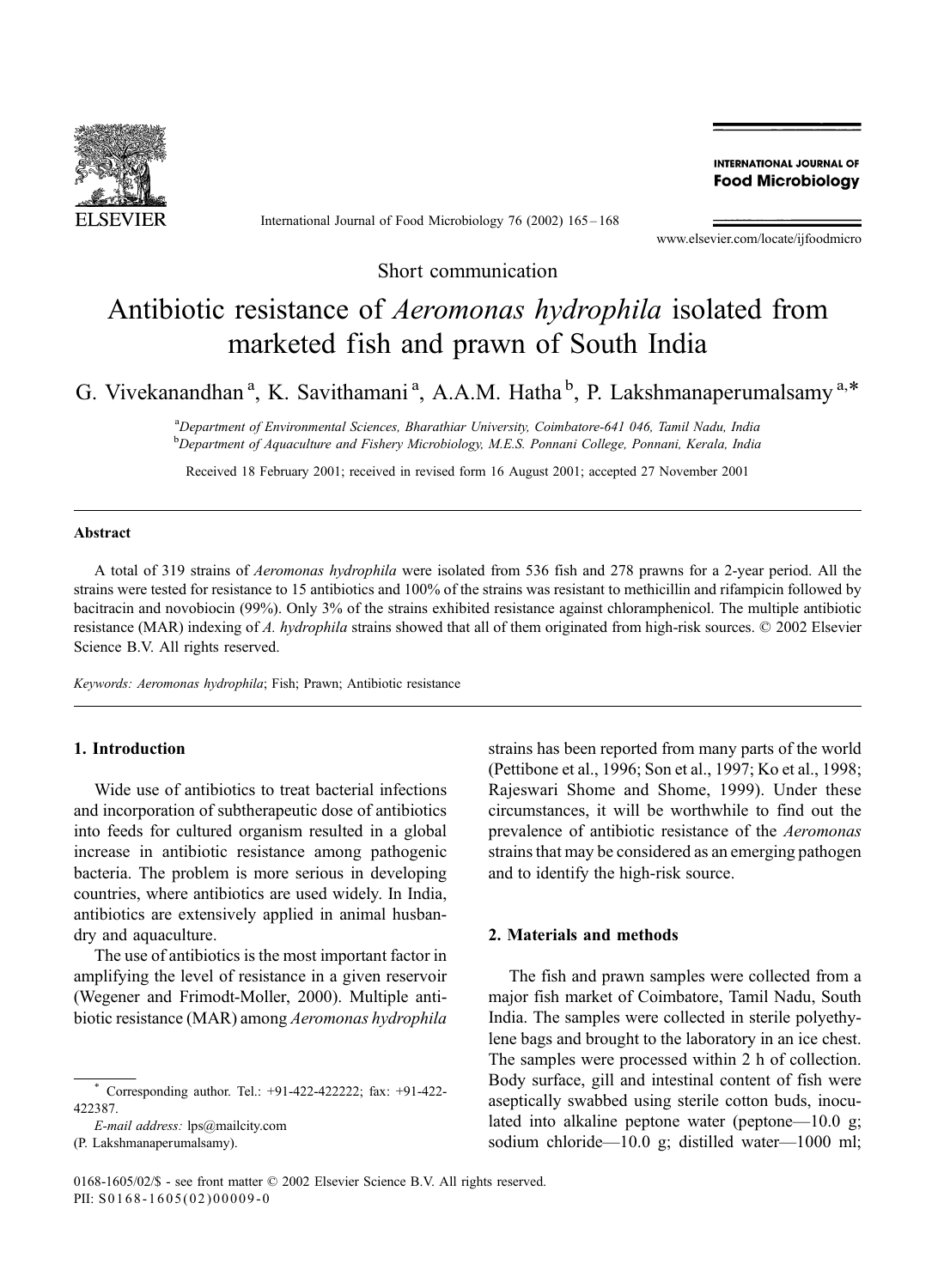pH—8.4, Shread et al., 1981) for pre-enrichment at 37 C for 18 h. The enriched cultures were streaked on starch ampicillin agar (beef extract—1.0 g; peptone— 10.0 g; sodium chloride—15.0 g; phenol red—0.025 g; soluble starch—10.0 g; ampicillin—10  $\mu$ g/ml; agar—15.0 g; distilled water—1000 ml, pH—7.4, Palumbo et al., 1985) plates and incubated at 37  $^{\circ}$ C for 24 h. Yellow to honey coloured, amylase and oxidase positive colonies were isolated and presumptively considered as Aeromonas species (Conn, 1957). Further, the isolates were identified as A. hydrophila using Kaper's multitest media (Kaper et al., 1979) and confirmed on the basis of biochemical characteristics (Esteve, 1995). The reference strain A. hydrophila MTCC 646 (Microbial Type Culture Collection, Institute of Microbial Technology, Chandigarh, India) was used for comparison.

Pure cultures were grown in brain heart infusion broth (BHIB) (Hi-Media, Mumbai, India) for sensitivity testing. Mueller Hinton agar (Hi-Media) was used for all solid media. Disc diffusion method for antibiotic susceptibility was conducted as described by Bauer et al. (1966). The A. hydrophila strains were tested against the following antibiotic discs (Hi-Media): bacitracin, 10 units; chloramphenicol, 30  $\mu$ g; erythromycin, 15  $\mu$ g; gentamycin, 10  $\mu$ g; kanamycin, 30  $\mu$ g; methicillin, 5  $\mu$ g; nalidixic acid, 30  $\mu$ g; neomycin, 30 µg; novobiocin, 30 µg; polymyxin-B, 300  $\mu$ g; rifampicin, 5  $\mu$ g; streptomycin, 10  $\mu$ g; tetracycline,  $30 \mu$ g; trimethoprim,  $5 \mu$ g; vancomycin,  $30 \mu$  $\mu$ g. After enrichment in BHIB for 6–8 h at 37 °C, the cultures were streaked on Mueller Hinton agar plates using a cotton swab. With an antibiotic disc dispenser, the discs were placed on the agar surface sufficiently separated so as to avoid overlapping of the inhibition zones. After 30 min of prediffusion time, the plates were incubated at 37  $^{\circ}$ C for 18-24 h. After the incubation period, the diameter of the inhibition zones was measured and compared with the interpretive chart of Performance Standards for Antimicrobial Disk Susceptibility Tests, Dec. 1993 (Hi-Media) and classified as resistant, intermediate and sensitive.

The MAR index when applied to a single isolate is defined as  $a/b$ , where 'a' represents the number of antibiotics to which the isolate was resistant and 'b' represents the number of antibiotics to which the isolate was exposed. MAR index value higher than 0.2 is considered to have originated from high-risk sources of contamination like human, commercial poultry farms, swine and dairy cattle where antibiotics are very often used. MAR index value of less than or equal to 0.2 considered as the origination of strain from animals in which antibiotics are seldom or never used (Krumperman, 1985).

#### 3. Results and discussion

The percentage of A. hydrophila strains showing resistance against each antibiotic is given in Table 1. All the strains were resistant to methicillin, which was similar to the findings of Motyl et al. (1985) who reported that all A. hydrophila strains of human origin were resistant to methicillin. In contrast, Pettibone et al. (1996) observed that only 54% of the strains was resistant to this antibiotic. However, Kampfer et al. (1999) reported that no significant differences could be observed between clinical and non-clinical Aeromonas isolates, although the clinical isolates showed a few more positive results with respect to antibiotic resistance.

More than 95% of the strains was resistant to bacitracin, erythromycin, neomycin, novobiocin, polymyxin-B and rifampicin. The least resistance was noted for chloramphenicol (3.7%), gentamycin (7.5%), streptomycin (8.7%) and nalidixic acid (16.9%). About

Table 1

Percentage frequency of antibiotic resistant A. hydrophila strains from fish and prawns

| Antibiotics     | Source           |                |
|-----------------|------------------|----------------|
|                 | Fish $(n = 268)$ | Prawn $(n=51)$ |
| Bacitracin      | 99.0             | 100.0          |
| Chloramphenicol | 4.4              | 0.0            |
| Erythromycin    | 97.3             | 98.0           |
| Gentamycin      | 8.2              | 3.9            |
| Kanamycin       | 89.9             | 100.0          |
| Methicillin     | 100.0            | 100.0          |
| Nalidixic acid  | 16.7             | 17.01          |
| Neomycin        | 94.4             | 98.0           |
| Novobiocin      | 98.8             | 100.0          |
| Polymyxin-B     | 95.8             | 98.0           |
| Rifampicin      | 99.6             | 100.0          |
| Streptomycin    | 9.3              | 5.8            |
| Tetracycline    | 53.3             | 41.1           |
| Trimethoprim    | 64.9             | 80.3           |
| Vancomycin      | 83.2             | 94.1           |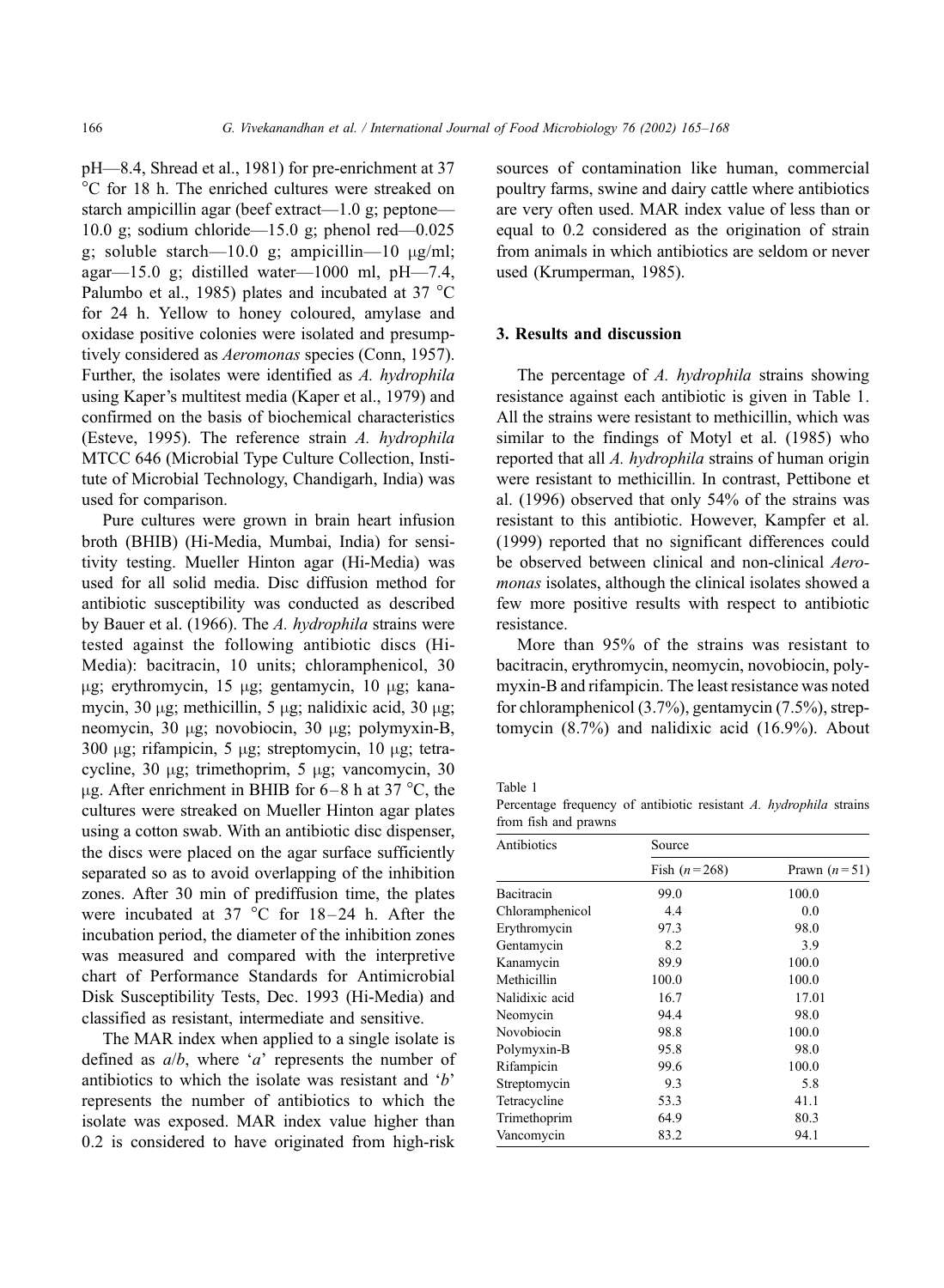51.4% of the strains was resistant to tetracycline. The antibiotic resistance among the strains of both fish and prawns differed at minimum (Table 1).

Local selective pressures can influence the antibiotic resistance. Chang and Bolton (1987) found that more percentage of Asian isolates of A. hydrophila were resistant to tetracycline and rifampicin than Australian isolates. More than 50% of the A. hydrophila strains was resistant to tetracycline and occurrence of tetracycline resistant strains of A. hydrophila from different sources was reported (Ansary et al., 1992; Ramteke et al., 1993; Pettibone et al., 1996; Son et al., 1997; Kampfer et al., 1999).

Kanamycin, neomycin and polymyxin-B were the other antibiotics, to which a high frequency of resistance was observed (Table 1). In contrast, Ramteke et al. (1993) have not recorded any polymyxin-B resistant strains. Ramteke et al. (1993) and Pettibone et al. (1996) have not noticed any Kanamycin resistant strain, whereas the investigation of Ansary et al. (1992) supported the existence of kanamycin resistant strains, with a frequency of about 38.2%. About 67% of the A. hydrophila strains obtained from fish and prawn exhibited resistance against trimethoprim (Table 1). This is in contrast to the findings of Ansary et al. (1992) who have reported only 8% of the trimethoprim resistant strains.

Bacitracin resistant strains were found to be 99% and to our knowledge, such a level of resistance against this antibiotic among the strains of A. hydrophila has not been reported so far. Among the strains tested, most of the strains were resistant to erythromycin. This is partially supported by Ansary et al. (1992) and Son et al. (1997). However, Pettibone et al. (1996) have not reported any erythromycin resistant A. hydrophila strains. The variation in the drug resistance may well be related to the source of the A. hydrophila isolates and the frequency and type of antimicrobial agents prescribed for treating Aeromonas infections, e.g. in cultured fish in different geographical areas (Son et al., 1997).

The chloramphenicol resistant strains were few among A. hydrophila from fish. None of the strains isolated from prawns was chloramphenicol resistant. Similar findings have been recorded from Malaysian and American fish isolates (Ansary et al., 1992; Pettibone et al., 1996). Resistance towards chloramphenicol, erythormycin, kanamycin, nalidixic acid,

streptomycin, sulphamethoxazole-trimethoprim and tetracycline has been observed among A. hydrophila isolates from Tilapia mossambica (Son et al., 1997).

About 8.2% of A. hydrophila strains from fish and 3.9% strains from prawns were found resistant to gentamycin. Ansary et al. (1992) reported that about 23.5% of the A. hydrophila strains isolated from healthy and diseased fish expressed resistance to this antibiotic, which was considerably higher than the resistance encountered in our findings. However, Ramteke et al. (1993) reported that none of the A. hydrophila strains from fish and environmental samples was resistant to gentamycin.

In the antibiotic era, increase in the levels of resistance of clinical strains of A. hydrophila to commonly used antibacterial agents has been observed (Ko et al., 1996). Like enteric Gram-negative bacteria, the emergence of resistance among aeromonads will be accelerated by the clinical use of antibiotics (Chaudhury et al., 1996).

The results of MAR index of A. hydrophila strains and the percentage of occurrence are given in Table 2. The strains from fish showed resistance to minimum of at least three antibiotics. About 31.3% of strains was resistant to 10 antibiotics followed by 26.1%, 17.5% and 10.4% of 11, 9 and 12 antibiotics, respectively. Interestingly, 1.9% of the strains was resistant to 14 antibiotics. A. hydrophila strains from prawns exhibited the resistance between 8 and 13 antibiotics. About 45.1% of the strains was resistant to 10 anti-

Table 2

The percentage occurrence of multiple antibiotic resistance (MAR) index of A. hydrophila strains from fish and prawns

| MAR index | Source           |                 |
|-----------|------------------|-----------------|
|           | Fish $(n = 268)$ | Prawns $(n=51)$ |
| 0.1       | $\Omega$         | $\Omega$        |
| 0.2       | 0.37             | $\theta$        |
| 0.33      | 0.74             | $\theta$        |
| 0.40      | 0.74             | $\theta$        |
| 0.46      | 2.98             | $\theta$        |
| 0.53      | 5.22             | 3.92            |
| 0.60      | 17.53            | 5.88            |
| 0.66      | 31.34            | 45.09           |
| 0.73      | 26.49            | 37.25           |
| 0.80      | 10.44            | 5.88            |
| 0.86      | 2.23             | 1.96            |
| 0.93      | 1.86             | $\theta$        |